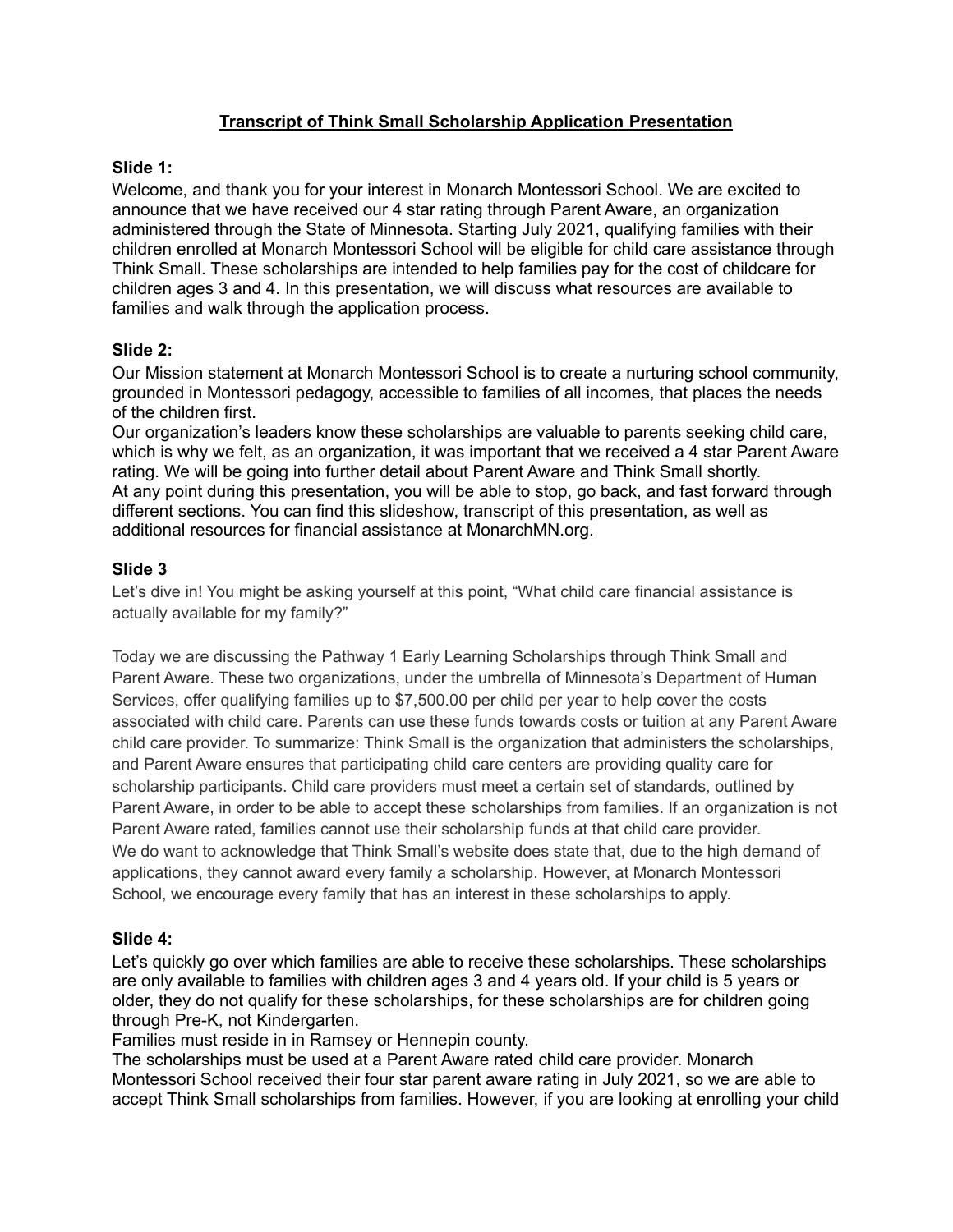in another childcare program, that provider might not be able to accept the scholarships. If you would like to learn more about Parent Aware rated programs near you, you can use the search feature on Parent Aware's website, www.parentaware.org.

### **Slide 5:**

Parent Aware awards scholarships to parents based on the Parent Aware child care program they choose. Again, Monarch Montessori School is happy to announce that we are a 4 star Parent Aware rated program. Because we are 4 star rated, we can accept up to \$7,500.00 per child, per year of Think Small scholarship dollars. This table is from Think Small's website, and shows the scholarship amount a family can receive based on their enrollment in a Parent Aware program.

#### **Slide 6:**

The last requirement to highlight before we move onto the application process is the Financial Eligibility Requirements. In order to receive funds from Think Small to use towards a child care program, families must show they fit the financial criteria. This table shows the breakdown of the financial criteria based on the household income and household size of the family. If you are a family of two individuals (ex: a parent and a child), your yearly income would need to be less than \$31,894.00, and this continues on for increased family sizes. If you participate in an additional assistance program, such as MFP, CCAP, Free and Reduced Lunch, or any of the additional programs listed on this slide, your family is also eligible to receive Think Small scholarships. If you are unsure that your family meets the financial requirements, we encourage you to reach out to the Think Small staff. The Think Small Office's contact information is listed on our website, and I will include the contact information at the end of this slideshow.

#### **Slide 7:**

Let's dive into the application process! On the website, you are able to select which type of application you want to complete: a paper application or an electronic application. The electronic application is available in a PDF format. You can print off at home the electronic application if you would like to complete it as a paper copy. Applications are accepted year-round, and there is no deadline to submit your application. And applications are available in English, Hmong, Somali, and Spanish.

#### **Slide 8:**

If you would like a paper application to complete, but you do not have a printer at home, you can fill out a request form to receive your application. Paper applications will be mailed to the address you put on the request form. This link is on the Think Small Pathway I Scholarship website, but Monarch Montessori school will also have this link on our website.

#### **Slide 9:**

After you download or print off the application, start going through the form and fill out the information requested. All areas that have an asterisk need to be filled out. Towards the end of the application, you will need to fill out your family's financial information, including your household income. After filling out the application, you need to read and sign/date the Tennessen Warning. On Monarch Montessori's website, there is an example application our staff filled out for the Butterfly family. You can use this example application as a guide for filling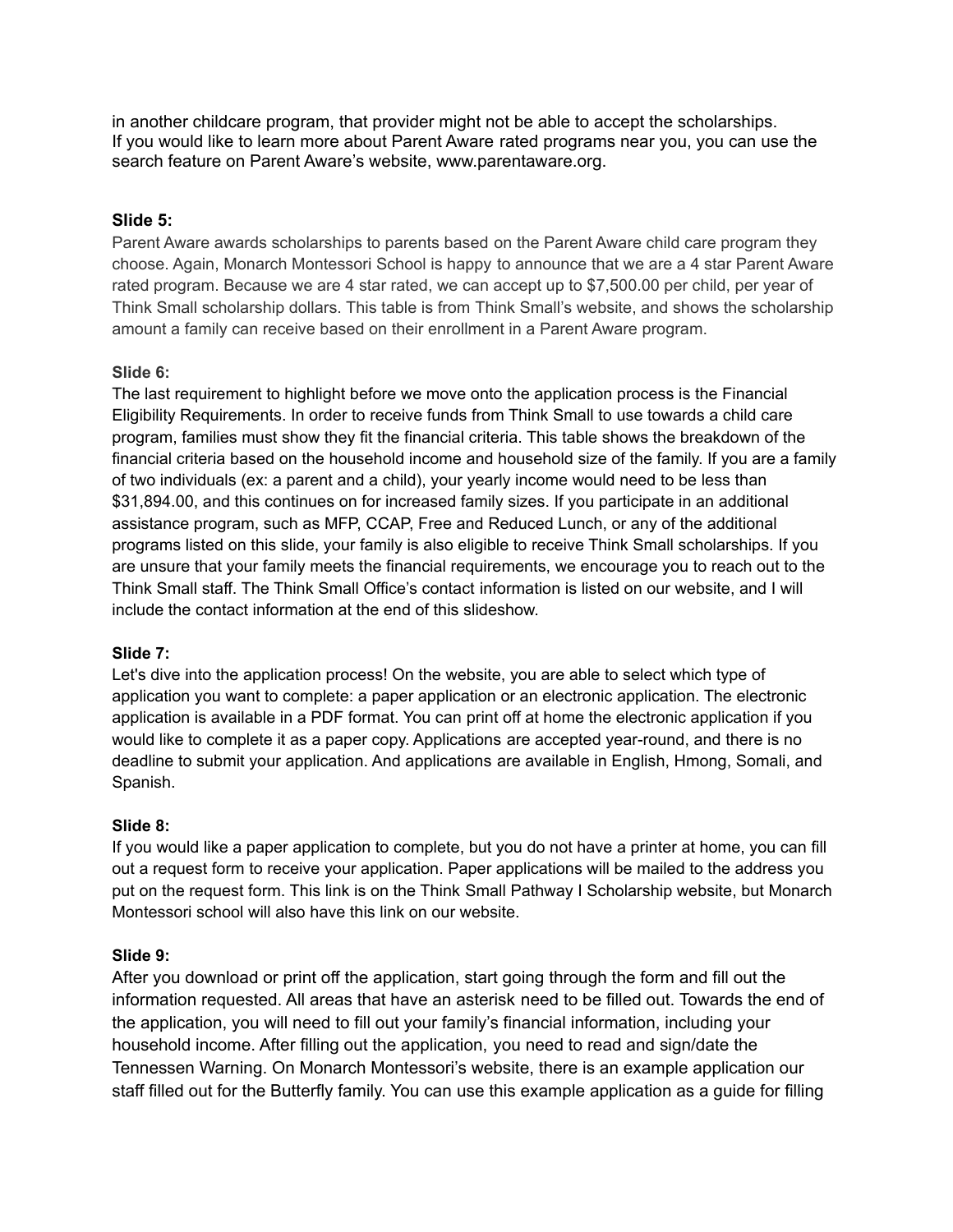out your application.

### **Slide 10:**

As mentioned in the previous slide, you will need to verify your household's income. The application asks you to describe your household income or your participation in a publicly funded program. In addition to filling out this information on your application, you will also need to submit corresponding documentation to prove your family's household income or participation in a publicly funded program. If you are emailing your application, you can attach these supplemental documents to the email in addition to your application. If you are mailing your application, you must print off or have hard copies of these documents stapled to the back. Information about what qualifies as a supplemental document to verify your income or eligibility are found on Page 5 of the application.

If you participate in a publicly funded program, you must submit with your application one of the following documents: official notice on program letterhead; application with program approval or signature, an authorization form from the public program; a current bill or receipt from the program, or a screenshot from a program's official system of record. Proof of participation must have the name of the parent or guardian and the name child or children. It must be dated, and it must be valid at the time of the Think Small scholarship award.

If your household income qualifies you for a Think Small scholarship, you must submit one of the following documents: a W-2 form, two most recent pay stubs, a financial aid statement, or a statement from an employer on company letterhead. Pay stubs must be dated within six months of the Think Small scholarship award. If other types of documentation are not available, the previous year's income tax filing documents may be used. The tax documents must be a copy of the signed version submitted to the IRS or include the confirmation notice if submitted electronically. Include proof for all types of income earned. If the household has no income, one of the adults in the household must complete the Household Declaration of No Income at the end of the application.

Again, this information is found on Page 5 of the application.

# **Slide 11:**

After you have completed your application, please review the documents to make sure you have completed every required section. There is an application checklist available for you to review. Remember to attach any supporting documents to your application. If you are submitting your application by mail, you will need to staple the additional documents to the back of your application. If you are submitting your application through email, remember to include your additional documents as well. The mailing address to send your application to is Think Small, Attn: Early Learning Scholarship, 10 Yorkton Court, Saint Paul, MN 55117. If you are emailing your application, please send it to ApplyELS@thinksmall.org.

# **Slide 12:**

After submitting your application, Think Small will begin reviewing your documents. The Area